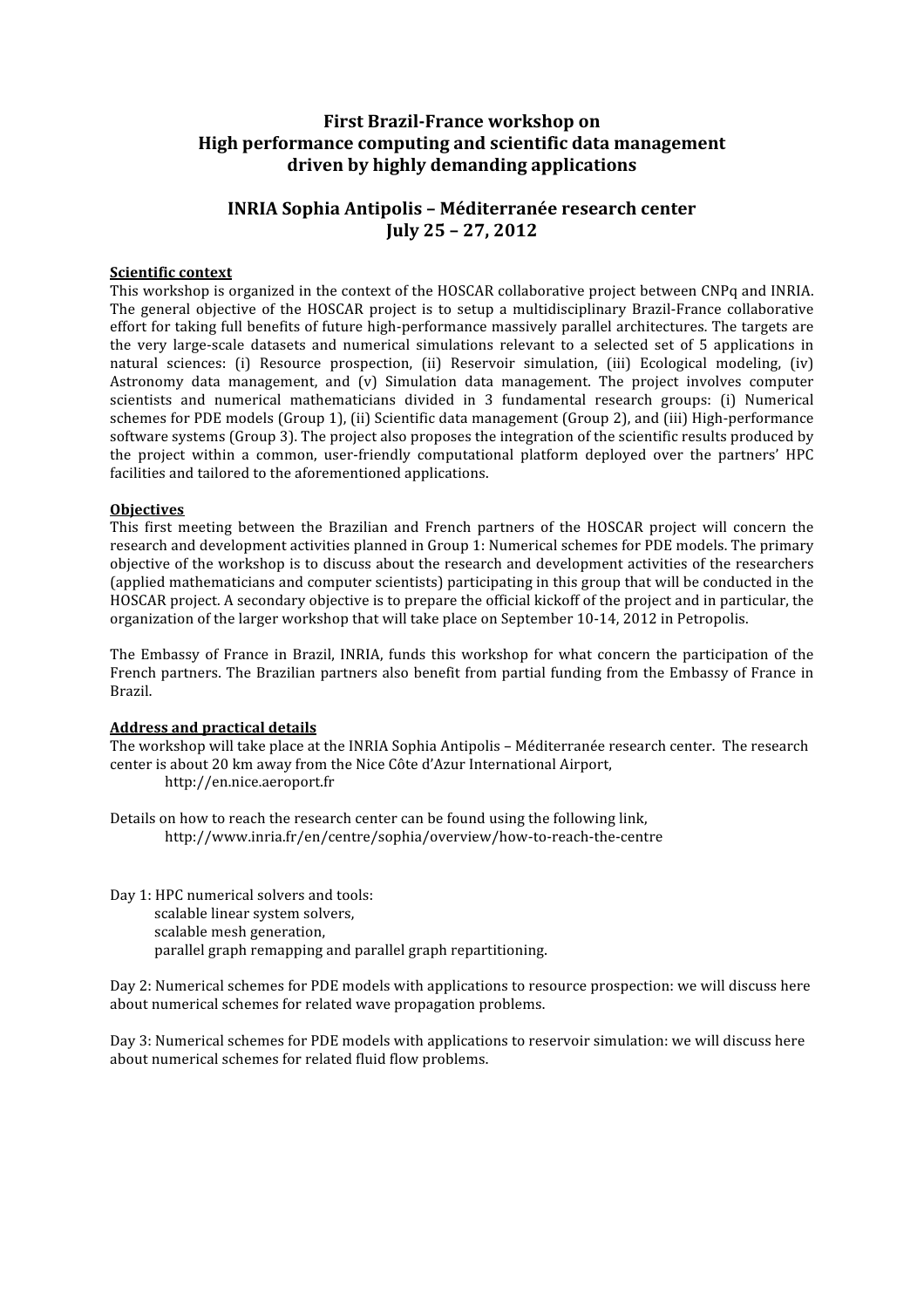### **Participants**

**Hélène Barucq**, researcher, INRIA Bordeaux – Sud‐Ouest **Lionel Boillot**, PhD student, INRIA Bordeaux – Sud‐Ouest **Konstantin Brenner**, postdoctoral student, CEMEF, Sophia Antipolis **Juliette Chabassier**, postdoctoral student, INRIA Bordeaux – Sud‐Ouest **Alvaro Coutinho**, researcher, COPPE/UFRJ **Florian Danard**, intern, University of Nice–Sophia Antipolis **Cindy Guichard,** postdoctoral student, University of Nice–Sophia Antipolis and INRIA Sophia Antipolis– Méditerranée **Clément Durochat,** PhD student, INRIA Sophia Antipolis – Méditerranée **Luc Giraud**, researcher, University of Bordeaux and INRIA Bordeaux – Sud‐Ouest **Jérôme Jaffré,** researcher, INRIA Paris ‐ Rocquencourt **Cédric Lachat**, PhD student, INRIA Bordeaux – Sud‐Ouest et INRIA Sophia Antipolis – Méditerranée **Stéphane Lanteri**, researcher, INRIA Sophia Antipolis – Méditerranée **Alexandre Madureira**, researcher, LNCC **Roland Masson**, professor, University of Nice–Sophia Antipolis and INRIA Sophia Antipolis–Méditerranée **François Pellegrini**, professor, University of Bordeaux and INRIA Bordeaux – Sud‐Ouest **Fabien Peyrusse**, PhD student, INRIA Sophia Antipolis – Méditerranée **Pierre Ramet**, associate professor, University of Bordeaux and INRIA Bordeaux – Sud‐Ouest **Jean Roberts,** researcher, INRIA Paris ‐ Rocquencourt **Jean Roman,** INRIA Bordeaux – Sud‐Ouest **Claire Scheid**, associate professor, University of Nice–Sophia Antipolis and INRIA Sophia Antipolis– Méditerranée **Souhila Sabit**, INRIA Rennes – Bretagne Atlantique **Frédéric Valentin**, researcher, LNCC **Mawussi Zounon,** INRIA Bordeaux – Sud‐Ouest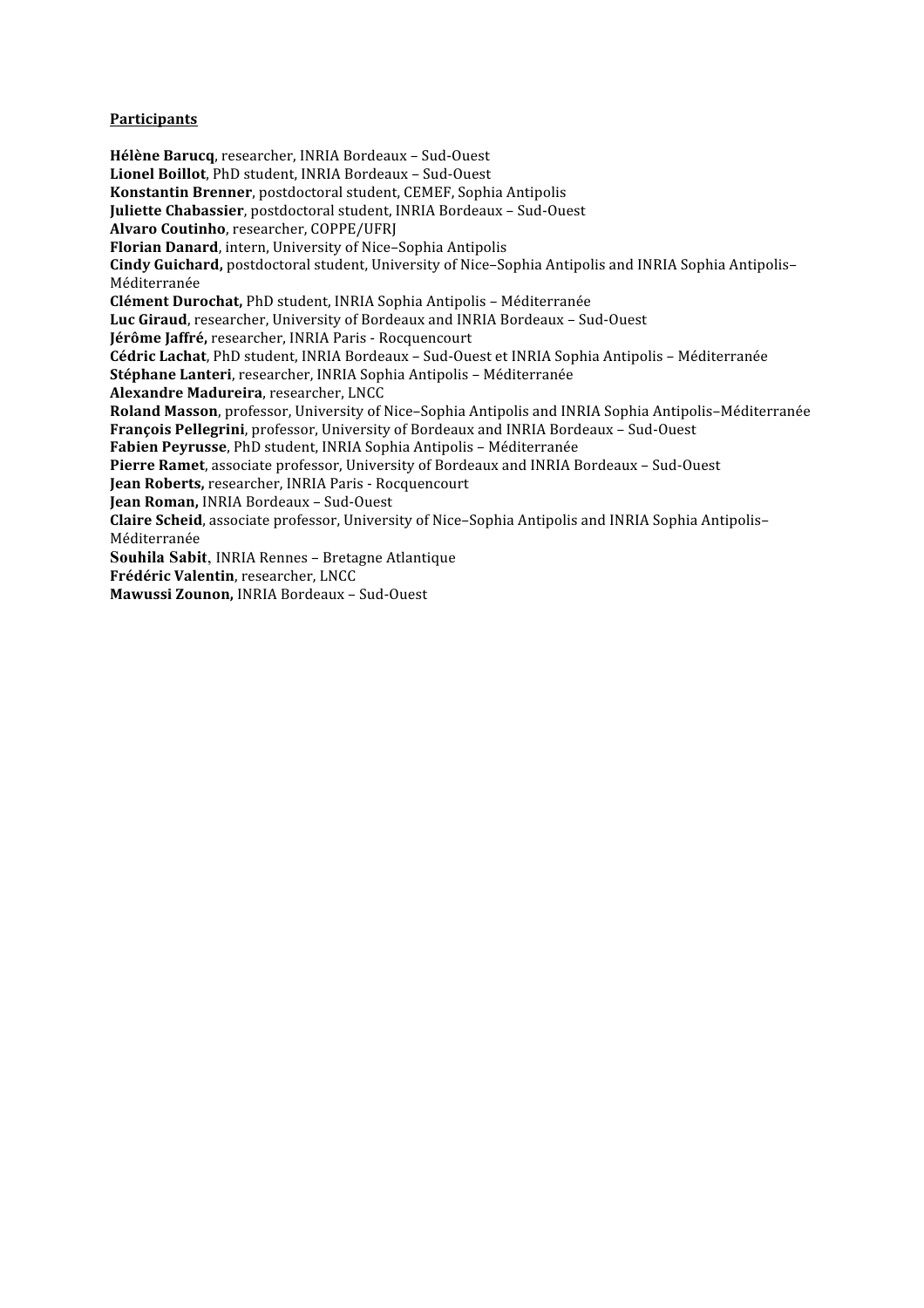# **Day 1: HPC numerical solvers and tools Wednesday, July 25**

**10h00 – 10h15 Welcome talk, introduction of the scientific collaborative context Stéphane Lanteri**

### **10h15 – 11h00 Alvaro Coutinho** *Recent advances in high performance algorithms for computational science and engineering*

In this talk we review some recent advances in high performance algorithms for relevant computational science and engineering applications. Of particular interest here are advanced nonlinear equation solvers, mesh generation and adaptive refinement and coarsening. We will discuss their implementation in high performance clusters and topics such as efficient data structures, partitioning strategies and related aspects. Multiphysics applications, as found in geoscience and offshore engineering will be used as demonstration problems. As an example of big-data issues, we will briefly review the use of parallel scientific workflow management tools as enabling technologies to support uncertainty quantification.

#### **11h00 – 11h45 Pierre Ramet** *Sparse direct solvers with accelerators over DAG runtimes*

The current trend in the high performance computing shows a dramatic increase in the number of cores on the shared memory compute nodes. Algorithms, especially those related to linear algebra, need to be adapted to these new computer architectures in order to be efficient. PaStiX is a sparse parallel direct solver, which incorporates a dynamic scheduler for strongly hierarchical modern architectures. In this work, we study the replacement of this internal highly integrated scheduling strategy by two generic runtime frameworks: DAGuE and StarPU. Those runtimes will give the opportunity to execute the factorization tasks graph on emerging computers equipped with accelerators. As for previous work done in dense linear algebra, we will present the kernels used for GPU computations inspired by the MAGMA library and the DAG algorithm used with those two runtimes. A comparative study of the performances of the supernodal solver with the three different schedulers is performed on manycore architectures and the improvements obtained with accelerators will be presented with the StarPU runtime. These results demonstrate that these DAG runtimes provide uniform programming interfaces to obtain high performance on different architectures on irregular problems as sparse direct factorizations.

#### **11h45 – 12h30 Cédric Lachat** and François Pellegrini *A short tour of PaMPA 0.1*

This talk will present the structure and operations of PaMPA (Parallel Mesh Partitioning and Adaptation), a middleware library dedicated to the management of unstructured meshes distributed across the processors of a parallel machine. Its purpose is to relieve solver writers from the tedious and error prone task of writing again and again service routines for mesh handling, data communication and exchange, remeshing, and data redistribution.

#### **12h45 – 14h30 Lunch**

#### **14h30 – 15h15 Luc Giraud** *Parallel algebraic domain decomposition linear solvers*

The solution of linear systems is often the most computational consuming kernel in large complex numerical simulations. In this talk, we will describe a parallel algebraic hierarchical linear solver for sparse linear systems. The numerical scheme based on a partition of the adjacency graph of a sparse matrix, that leads to the solution of a Schur complement system, will be presented as well as the related preconditioning technique. Parallel numerical experiments of the hybrid direct/iterative technique will be described on 3D examples from both academic and industrial relevance.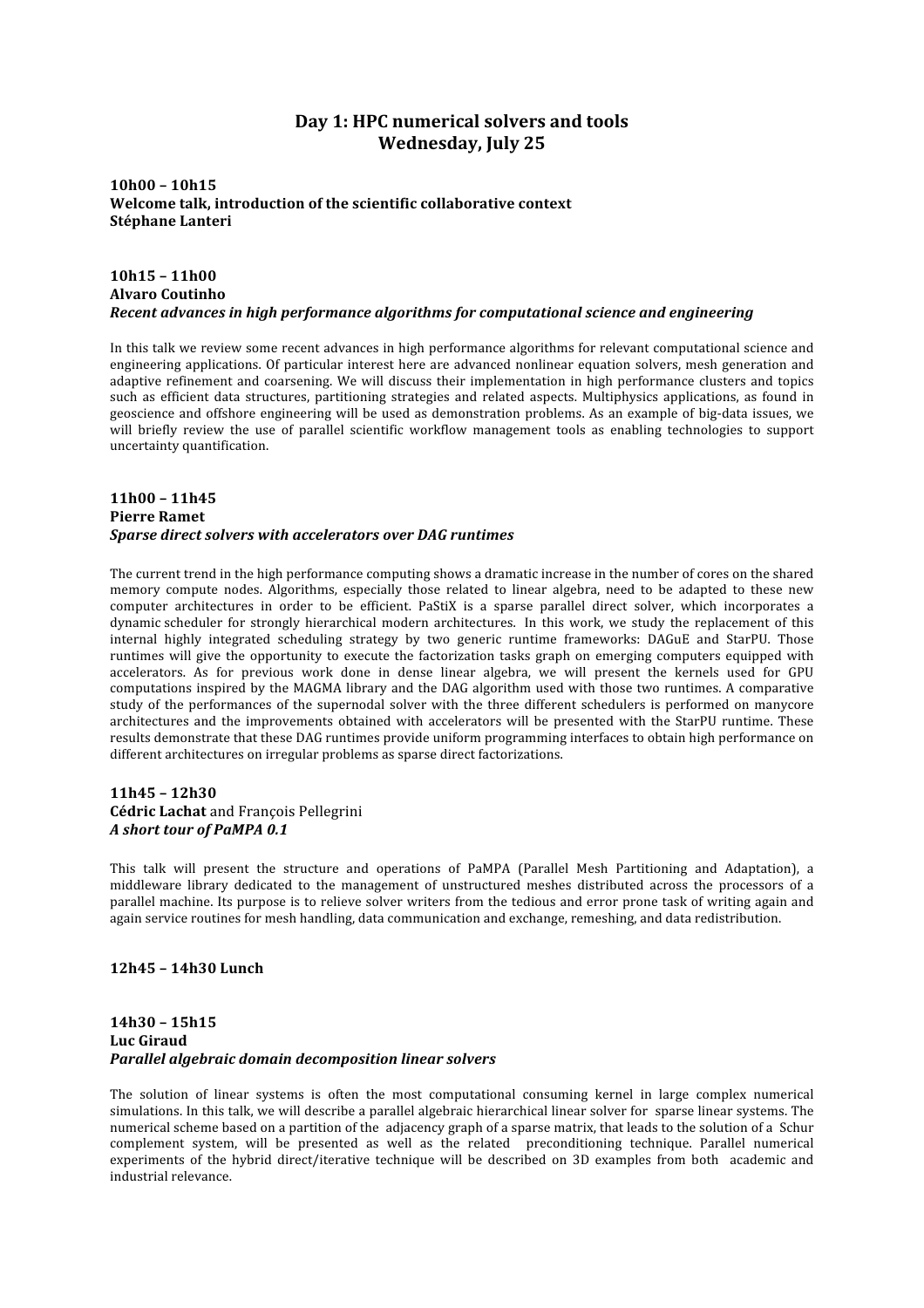#### **15h15 – 16h00 Mawussi Zounon** *Towards resilient algorithms in numerical linear algebra*

The advent of exascale machines will require the use of parallel resources at an unprecedented scale, leading to a high rate of hardware faults. High Performance Computing applications that aim at exploiting all these resources will thus need to be resilient, i.e., being able to compute a correct output in presence of faults. Contrary to checkpointing techniques or Algorithm Based Fault Tolerant (ABFT) mechanisms, strategies based on interpolation for recovering lost data do not require extra work or memory when no fault occurs. We apply this latter strategy to Krylov iterative solvers, which are often the most computational intensive kernels in HPC simulation codes. Our main contribution is the proposition and discussion of several variants compared to previous works. For that, we propose a new variant for recovering data, we study the occurrence of multiple faults, we consider the GMRES, CG and BICGSTAB solvers, and we inject faults according to an advanced model of fault distribution. We assess the impact of the recovery method, the fault rate and the number of processors on resilience. Rather than implementing a particular actual parallel code, we assess all our strategies based on sequential Matlab implementations that simulate parallel executions.

#### **16h00 – 16h45 François Pellegrini** and Sébastien Fourestier *Current challenges for parallel graph (re)partitioning and (re)mapping*

Graph partitioning is an ubiquitous technique which has applications in many fields of computer science and engineering. Its use in HPC includes the computation of partitions for domain decomposition methods and the ordering of sparse matrices for linear system solving. Scotch and its offspring PT‐Scotch are software tools dedicated to the computation of high quality graph partitions. Scotch is a robust sequential tool that has been developed for almost 20 years. Its parallel offspring PT‐Scotch, which aims at providing the same features in parallel, can partition graphs with sizes up to several billion vertices, distributed over thousands of processors. The advent of massively parallel, NUMA machines, represents a new challenge for software designers, in order for partitioning tools to scale up to hundred thousands of processing elements. The purpose of this talk is to present the key issues which we are considering, within the Scotch project, for the development of the next generation of scalable parallel graph (re)partitioning and (re)mapping algorithms.

### **16h45 – 17h30 Discussion**

#### **20h30 Diner at a restaurant in Antibes or nearby**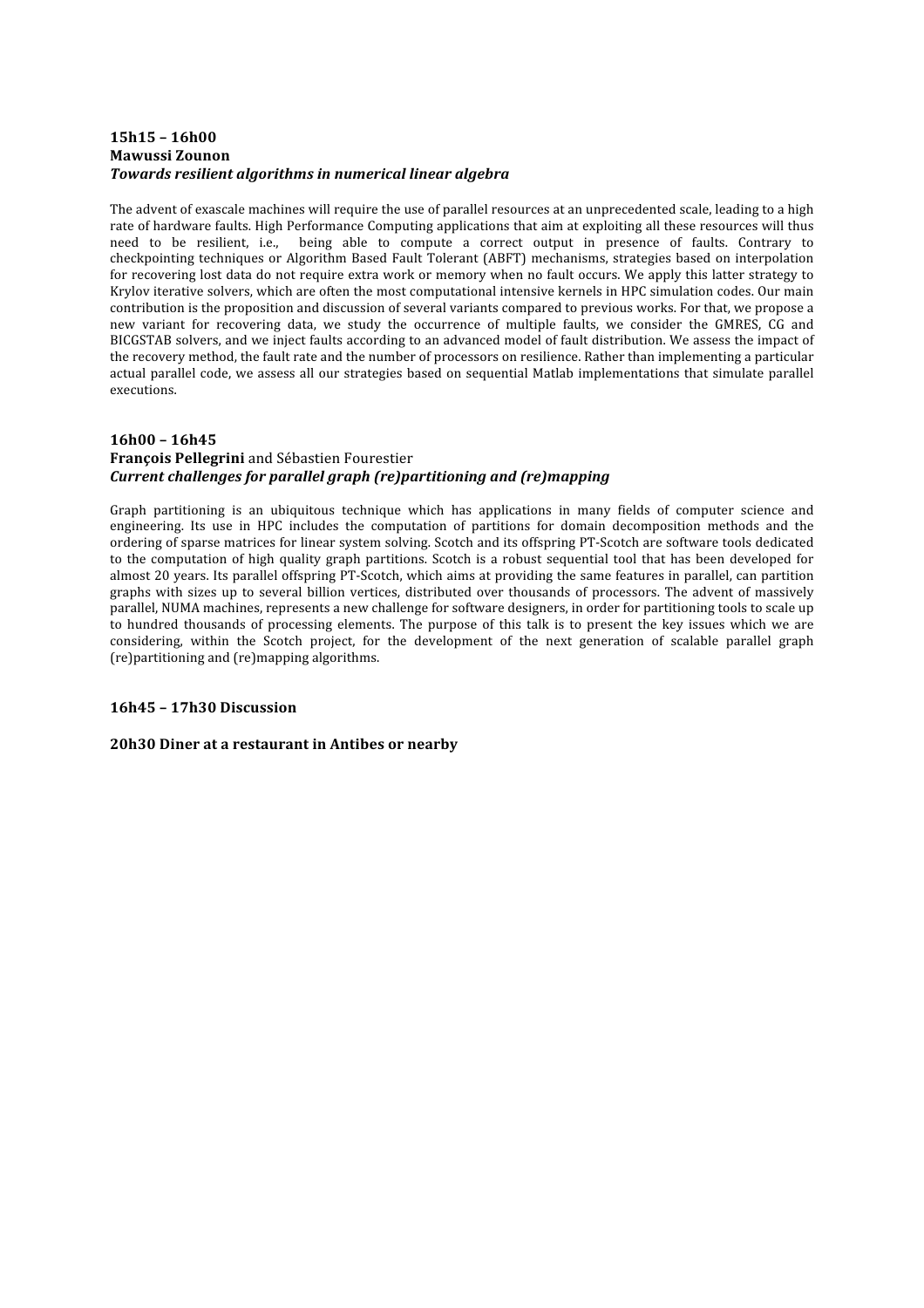# **Day 2: Numerical schemes for PDE models with applications to resource prospection and radioactive waste management Thursday, July 26**

#### **10h00 – 10h45** Jocelyne Erhel, Edouard Canot and **Souhila Sabit** *Numerical methods of reactive transport: global approach DAE*

Modeling reactive transport of contaminants in porous media is a complex time-dependent problem, due to combining the difficulties of modeling transport and chemistry, especially the coupling between them. In this work, we are interested to solve this type of coupling. Several methods have been developed for the resolution for solving this type problem. We choose to solve this problem by a global approach, which considers all the equations as a whole system of differential algebraic equations (DAE), which come from the spatial-only discretization of the equations (method of lines). This approach uses implicit schemes, which imply solving many large linear systems with the Jacobian matrix. The differential algebraic system (DAE) is solved by the solver IDA Sundials. Our new technique is implemented in the GRT3D software; we have observed that the CPU time increases very fast with the size of the system. Our aim is thus to reduce this computation time. Profiling tools have shown that an important part of this computation is due to the linear solving related to the Jacobian matrix. We focus our effort on improving this part, by exploiting the 3x3 block‐structure of the Jacobian matrix, via a Gaussian block elimination technique. Our simulations are performed on academic test cases, which involve few chemical components (4 to 5) for both 1D and 2D geometries, giving a number of unknowns up to 72000. First results have shown that our technique is very promising, because the CPU time is reduced by approximately 40%. After this part, we eliminated the tracer in our test cases. In GRT3D-SL software, we calculated the concentrations directly without using the Logarithms and with this software, we have reduced the CPU time to 50 %.

### **10h45 – 11h30 Clément Durochat**, Stéphane Lanteri and Claire Scheid *High order non-conforming multi-element discontinuous Galerkin method for time-domain electromagnetics*

Nowadays, a variety of methods exist for the solution of the time domain Maxwell equations ranging from the well‐ established FDTD (Finite Difference Time‐Domain) methods to FETD (Finite Element) methods and DGTD (Discontinuous Galerkin) methods. The recent vears have witnessed an increased interest in DGTD methods, which have been developed on quadrangular (2D case) or hexahedral (3D case) meshes, as well as on triangular (2D case) or tetrahedral (3D case) meshes. One of the main features of DGTD methods is their enhanced flexibility with regards to the type of meshes they can deal with. Indeed, DGTD methods can easily handle irregular possibly non‐conforming meshes, constituted of elements of various types and shapes. In this talk, we are concerned with the study of a DGTD method formulated on non‐conforming and hybrid quadrangular‐triangular (2D case) or hexahedral‐tetrahedral (3D case) meshes for the solution of the time‐domain Maxwell equations. Within each mesh element, the electromagnetic field components are approximated by a high order nodal polynomial, using a centered approximation for the surface integrals. Time integration of the associated semi-discrete equations is achieved by a second or fourth order Leap-Frog scheme. We prove the L2 stability (3D) of this method by establishing the conservation of a discrete analog of the electromagnetic energy and a sufficient CFL-like stability condition is exhibited. The theoretical convergence of the scheme is also studied; this leads to a‐priori error estimate that takes into account the hybrid nature of the mesh.

#### **11h30 – 12h15 Fabien Peyrusse**, Nathalie Glinsky and Stéphane Lanteri *Discontinuous Galerkin method for wave propagation in viscoelastic media*

We present a Discontinuous Galerkin method to solve the viscoelastic first-order velocity-stress system. Compared to the usual elastic system, it contains additional equations for the anelastic functions accouting for the strain history of the material. Numerical tests on 2D unstructured meshes with realistic topography are performed to demonstrate the accuracy of the scheme.

#### **12h15 – 12h45 Discussion**

#### **12h45 – 14h30 Lunch**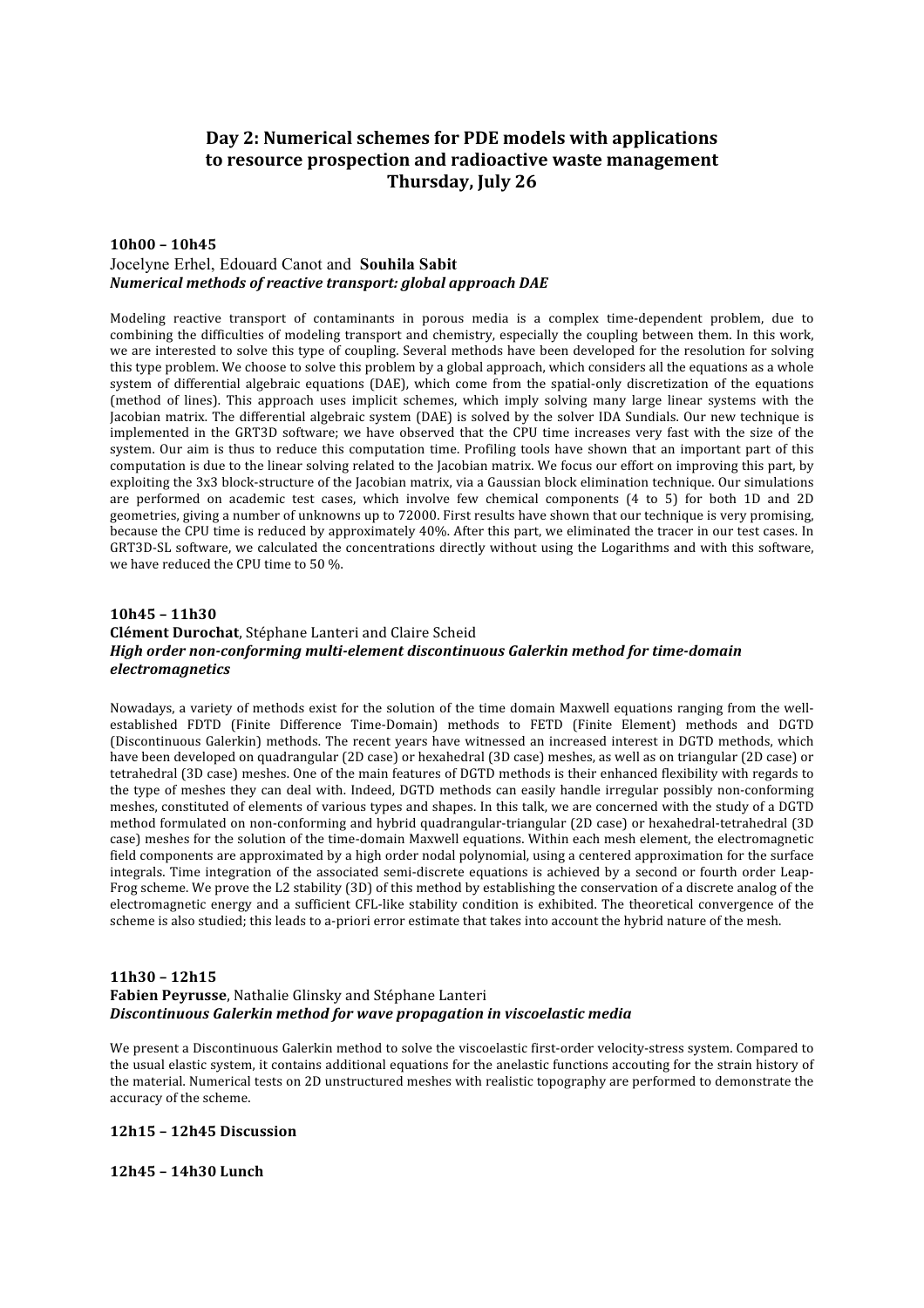#### **14h30 – 15h15 Jêrôme Jaffré** and Jean Robert *Nonlinear complementarity constraints for hydrogenwater flow with hydrogen dissolution in porous media*

The migration of hydrogen produced by the corrosion of nuclear waste packages in an underground storage including the dissolution of hydrogen can be modeled by a set of nonlinear partial differential equations with nonlinear complementarity constraints. A modern and efficient solution strategy, the Newton-min method, is applied to this geoscience problem. We investigate its applicability and efficiency from both the theoretical and the numerical points of view for solving linear and nonlinear complementarity problems. Numerical and theoretical results will be presented to show the ability of our solver.

#### **15h15 – 15h35 Lionel Boillot** *Absorbing boundary condition for anisotropic elastodynamic media*

Reverse Time Migration (RTM) technique produces images thanks to the propagation of waves. We focus on Tilted Transverse Isotropy (TTI) media which come into the category of anisotropic media. The finite element solution of this problem requires the design of efficient boundary conditions (BC) that are able to attenuate possible artificial reflected waves generated by the boundaries of the computational domain. In the case of elastic waves, Perfectly Matched Layers (PML) are widely used. However, instabilities may appear in the layers, either due to the numerical discretization or to the continuous PML problem as for the TTI case. RTM produces images thanks to the crosscorrelation of the source propagation. This process can consider artificial reflected waves as noise which is not taken into account by the imaging condition. That is why we propose to use high-order Absorbing Boundary Conditions (ABC) and to study how they perform in the RTM framework. Moreover, they are easily included in a high‐order Discontinuous Galerkin formulation. Numerical experiments of RTM will be performed to see how the ABCs impact on the accuracy of the images.

## **15h35 – 16h20 Juliette Chabassier** *Stability and dispersion analysis of improved time discretization for prestressed Timoshenko systems. Application to the stiff piano string*

Piano strings can be modeled as simply supported Timoshenko prestressed beams. This model accounts for inharmonicity of the tranversal displacement, via a coupling with a shear angle resulting in the propagation of flexural and shear waves with highly contrasted speeds. Our concern is to develop a new implicit time discretization, which will be associated with finite element methods in space, in order to reduce numerical dispersion while allowing the use of a large time step. After showing the continuous system and its two branches of eigenfrequencies, the classical \$\theta\$‐schemes will be presented. We will give some insights of innovative proofs of stability by energy techniques that provide uniform results with respect to the time step. A dispersion analysis will recall that  $\theta$  theta=1/12\$ reduces numerical dispersion, but the associated stability condition will prove very severe for our application case. We will propose a new \$\theta\$-scheme based on different \$\theta\$-approximations for the flexural and shear terms of the equations, which will allow to reduce numerical dispersion while relaxing the stability condition. Stability proofs can be extended for this new scheme. Theoretical results will be illustrated with numerical experiments corresponding to the simulation of a realistic piano string.

**16h20 – 17h30 Discussion**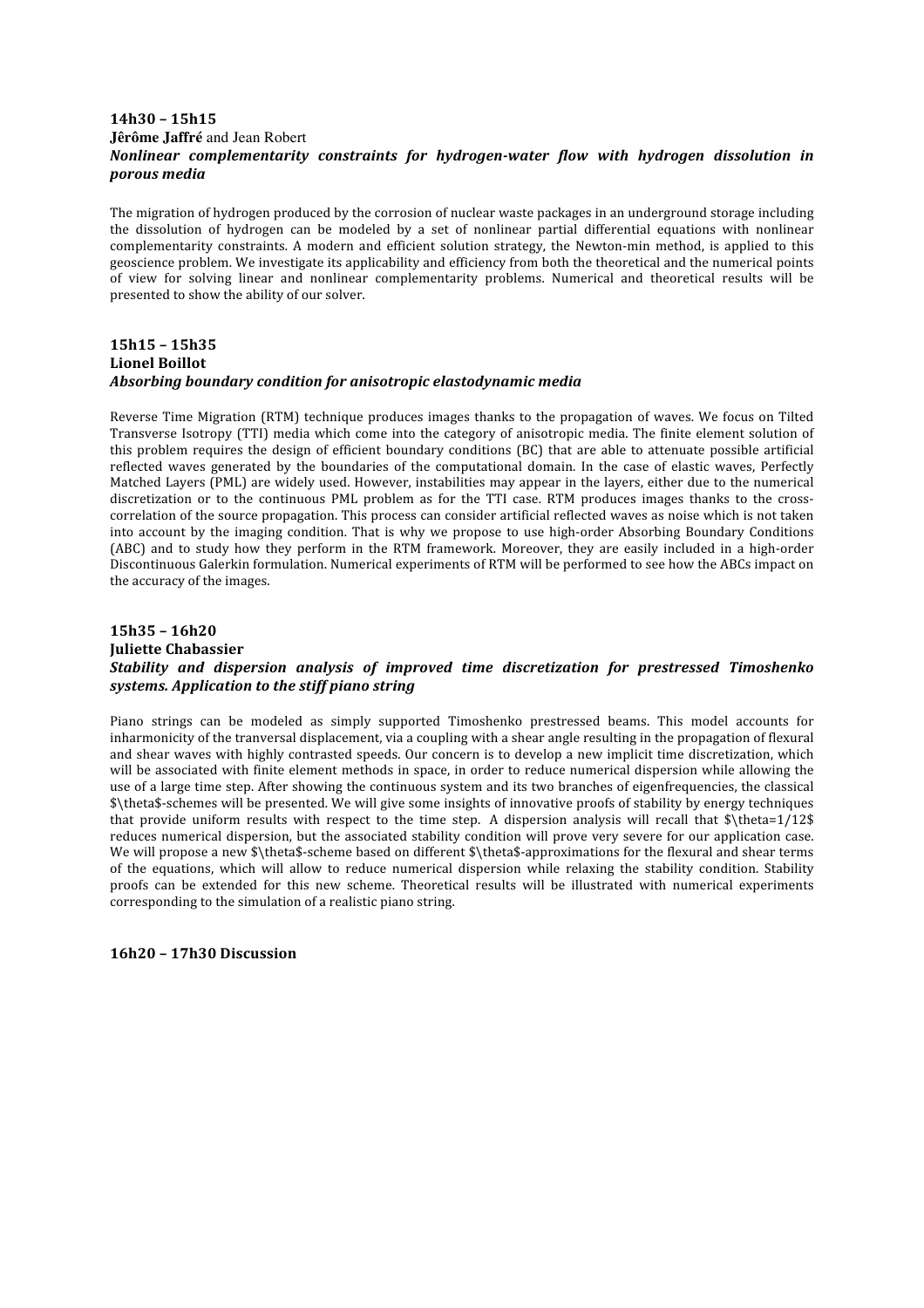# **Day 3: Numerical schemes for PDE models with applications to reservoir simulation Friday, July 27**

#### **10h00 – 10h45** Rodolfo Araya, Christopher Harder, Diego Paredes and **Frédéric Valentin** *Multiscale hybrid-mixed methods for porous media flows*

This work proposes a new family of finite element methods for porous media flows, named Multiscale Hybrid‐Mixed (MHM) methods. The MHM method is a consequence of a hybridization procedure, and emerges as a method that naturally incorporates multiple scales while provides solutions with high-order precision for the primal and dual (or flux) variables. The computation of local problems is embedded in the upscaling procedure, which are completely independent and thus may be naturally obtained using parallel computation facilities. Also interesting is that the flux variable preserves the local conservation property using a simple post-processing of the primal variable. The general framework is illustrated for the Darcy equation, and further extended to other operators taking part in the modeling of porous media flows (advection-diffusion and elasticity equations, for instance). The analysis results in a priori estimates showing optimal convergence in natural norms and providing a face-based a posteriori estimator. Regarding the latter, we prove that reliability and efficiency hold. Numerical results verify the optimal convergence properties as well as a capacity to accurately incorporate heterogeneity and high-contrast coefficients, showing in particular the great performance of the new a posteriori error estimator in driving mesh adaptativity. We conclude that the MHM method, along with its associated a posteriori estimator, is naturally shaped to be used in parallel computing environments and appears to be a highly competitive option to handle realistic multiscale boundary value problems with precision on coarse meshes.

#### **10h45 – 11h30** Manuel Barreda, Ana Carolina Carius and **Alexandre L. Madureira** *RFB methods: a consistent framework to derive multiscale finite element methods*

We discuss some finite element techniques that are suitable to deal with problems of multiscale type, and are prone to parallel implementations. In particular, we discuss Residual Free Bubble (RFB) methods, and as an application, we look into some equations that result from dimension reduction techniques (the art of deriving 2D equations from 3D problems in slender domains). We also propose a RFB type method for a nonlinear, multiscale problem. We derive the method, and present some possible alternatives, depending on linearization choices. We show some error estimates under the assumption that the coefficients are highly oscillatory. The analysis is quite delicate due to the presence of the small‐scale parameter. The method itself applies in quite general situations, but the error estimates are restricted to the cases of periodic coefficients.

#### **11h30 – 12h15**

## Robert Eymard, **Cindy Guichard**, Raphaèle Herbin and Roland Masson *Vertex centered finite volume scheme for compositional multiphase flows in porous media*

This talk deals with the discretization on general 3D meshes of multiphase compositional Darcy flows in porous media. The model accounts for the coupling of the mass balance of each component with the pore volume conservation and the thermodynamical equilibrium, and dynamically manages phase appearance and disappearance. The spatial discretization of the multiphase compositional Darcy flows is based on the Vertex Approximate Gradient scheme (VAG). It leads to an unconditionally coercive scheme for arbitrary meshes and permeability tensors. The stencil of this vertex-centered scheme typically comprises 27 points on topologically Cartesian meshes, and the number of unknowns on tetrahedral meshes is considerably reduced, compared with usual cell‐centered approaches. The efficiency of this approach is exhibited on several examples, including the near well injection of miscible CO2 in a saline aquifer taking into account the vaporization of H2O in the gas phase as well as the precipitation of salt.

#### **12h15 – 12h45 Discussion**

**12h45 – 14h30 Lunch**